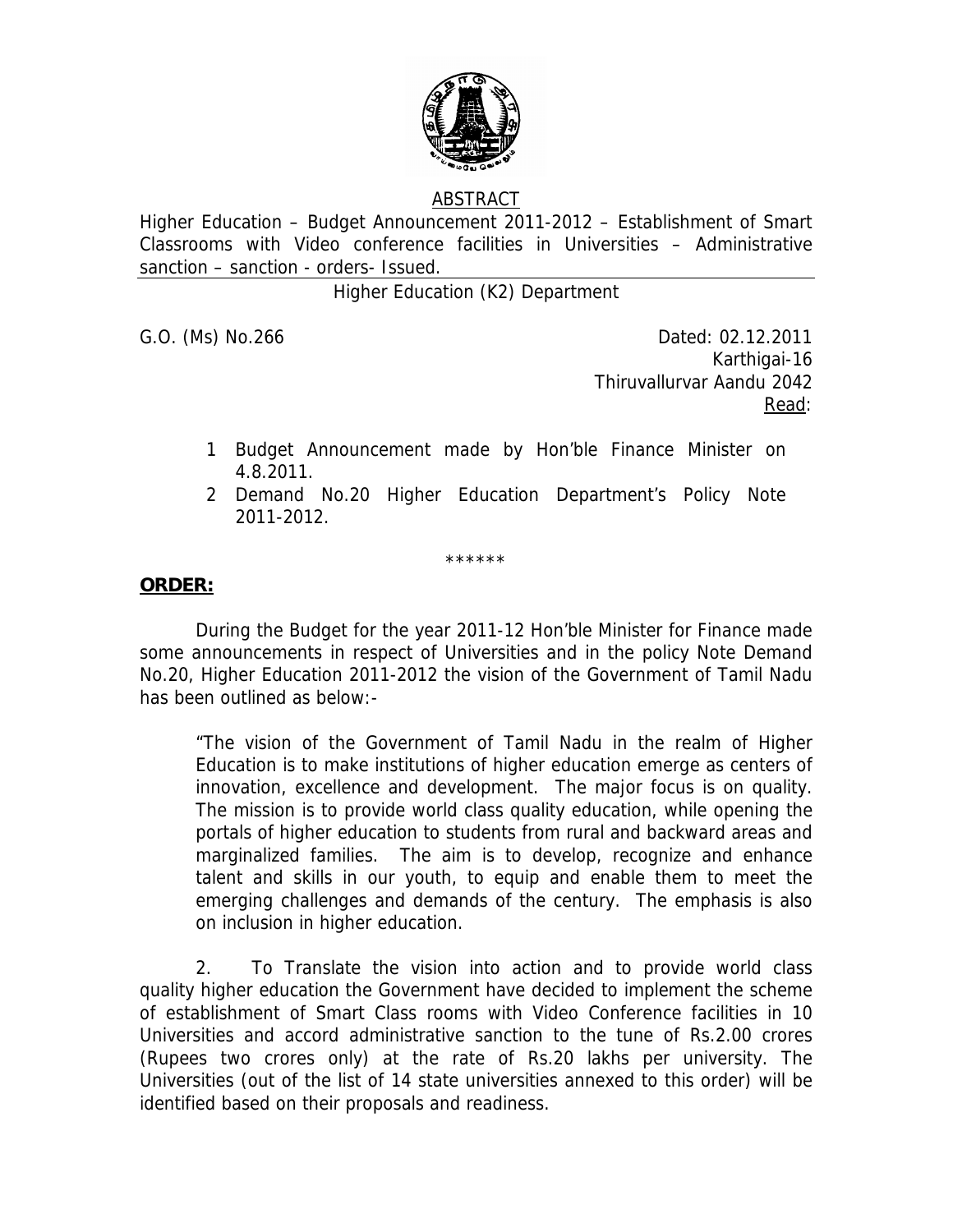3. The financial sanction will be accorded separately as and when the university is selected.

-2-

4. The expenditure on the above said scheme shall be met within the appropriation in RBE 2011-12 under head of account of the university concerned. However, the above scheme will be brought to the notice of the Legislature, by a specific inclusion in the Supplementary Estimates-2011-12.

 5. The Registrars of the universities shall submit proposals so as to implement the scheme setting up of Smart Class Room immediately after following the methods, procedures as necessitated.

 6. This order issues with the concurrence of Finance Department vide its U.O. No.296/DS (KM)/2011, dated 02.12.2011.

(By order of the Governor)

## R.KANNAN, PRINCIPAL SECRETARY TO GOVERNMENT.

To

The Director of Collegiate Education, Chennai-6. The Registrars of All Universities. (under the aegis of Higher Education Department) The Pay and Accounts Officer, Chennai-35. The Accountant General, Chennai-18. Copy to The Secretary to Chief Minister, Chennai-9. The Special P.A. to Minister (Higher Education), Chennai-9. The Finance (Edn.I/BG-I/BG.II/CMPC) Department, Chennai-9. The Higher Education (A) Department, Chennai-9. SF/SC.

// Forwarded by Order //

Section Officer.